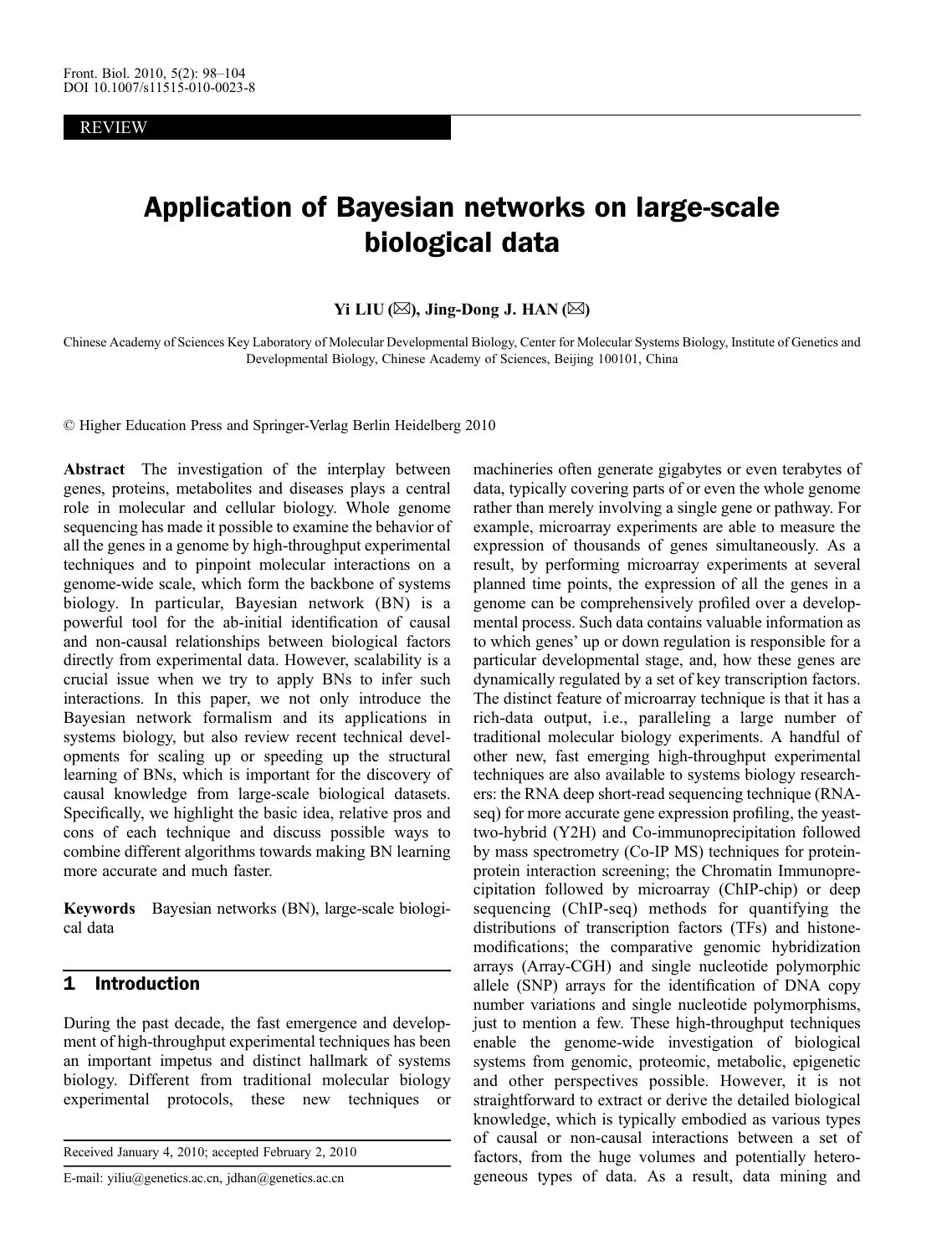knowledge discovery algorithms play an important role in this process, and conversely, the proper interpretation and analysis of these large-scale biological data sets also poses many challenging problems for algorithm development. This interesting crosstalk between systems biology and machine learning is gradually recognized by many researches in the two fields.

## 2 Probabilistic models and Bayesian networks

There are many data mining and knowledge discovery algorithms which are designed to extract a certain kind of regularity from data. In particular, the logic-based approaches have been widely used since the early development of artificial intelligence. However, these methods typically require some rather strong form of a priori knowledge and are generally vulnerable to the uncertainties in the data. Unfortunately, in systems biology problems, people usually do not have much prior knowledge about how the genes and transcription factors being investigated causally influence each other. To account for the intrinsic limitations of logic-based methods, probabilistic models are more frequently exploited to better represent the uncertainties in the data ([Koller and Fried](#page-6-0)[man, 2009](#page-6-0)). In general, there are two main types of probabilistic models: discriminative and generative. Discriminative models mainly target at making future predictions, e.g., dealing with classification or regression problems; while the principal focus of generative models is to explain the regularities in the data. In this paper, our aim is to uncover the relations between various factors in the huge volume of data generated by high throughput techniques in systems biology. Therefore, our discussion is mainly restricted to generative models.

Specifically, there are two major classes of probabilistic generative models, namely Markov networks (MN, a.k.a., Markov random fields) and Bayesian Networks (BN) [\(Koller and Friedman, 2009\)](#page-6-0). Both of the two classes of models have graphical representations, where each node in a graph corresponds to a factor being investigated, and the edges in the graph signify the interactions between these factors. More precisely, it is the absence of edges in these graphs represents the conditional independency relations among sets of nodes, thereby encoding the structural relationships between these factors. Here, that A and B are conditionally independent of C means that given the third set of variables  $(C)$ , the joint probability distribution of two sets of variables  $P(A, B|C)$  can be factorized into the product of two probability distributions  $P(A|C)P(B|C)$ , one for each set of variables. Also, to simplify the presentation, in the rest of this paper, we denote all the factors being investigated or all nodes in a graph collectively as a "domain". Besides the independency oracles that can be directly read out from the graph, each graphical model has

a set of parameters for specifying a number of local probability distributions, which multiplicatively defines an explicit, joint probability density function of the domain (which always satisfies these conditional independence relations by construction). In particular, the local probability models are the un-normalized functions for positive Markov networks; however, the local probability functions for Bayesian networks (which specify the distribution of each node conditioned on its parents) are always normalized. With this distinction, the joint distribution of a Bayesian network is always normalized, while an extra term (called the partition function) has to be introduced to a Markov network for normalizing the joint distribution. Partly because of this specific dependency structure, the edges of Bayesian networks are always directed, and there is no directed cycle in the graphs to prevent the recurrence of information flow. As a result, the structure of a Bayesian network is a *directed acyclic graph (DAG)*, where edges are directed from parent nodes to their children. Conversely, the edges of a Markov network are undirected, and there is no restriction for the presence of loops.

Based on the causal interpretation of Bayesian networks, a directed edge can be seen as a causal influence from the start node to the end node. Therefore, BNs could be used to represent important causal interactions in systems biology, such as which transcription factors regulate the expression level of a downstream gene, and which SNPs are responsible for a heritable disease. Also note that there might be some recruiting order for some seemingly noncausal protein-protein interactions. Therefore, their relationship can be modeled as a causal interaction. However, if a Markov network is used for representing the dependency relations in the domain, there is no way to model all the important causal information. Due to this observation, Bayesian networks are widely used as a modeling and representation language in systems biology. An example of a Bayesian network structure is illustrated in Fig. 1, in which the interdependencies between nodes can be read out from the graph directly.



Fig. 1 The structure of a simple Bayesian network with six nodes. There is no directed cycle in the graph and it is easy to derive the dependency relation from the graph, e.g., F depends on  ${A, C, E}.$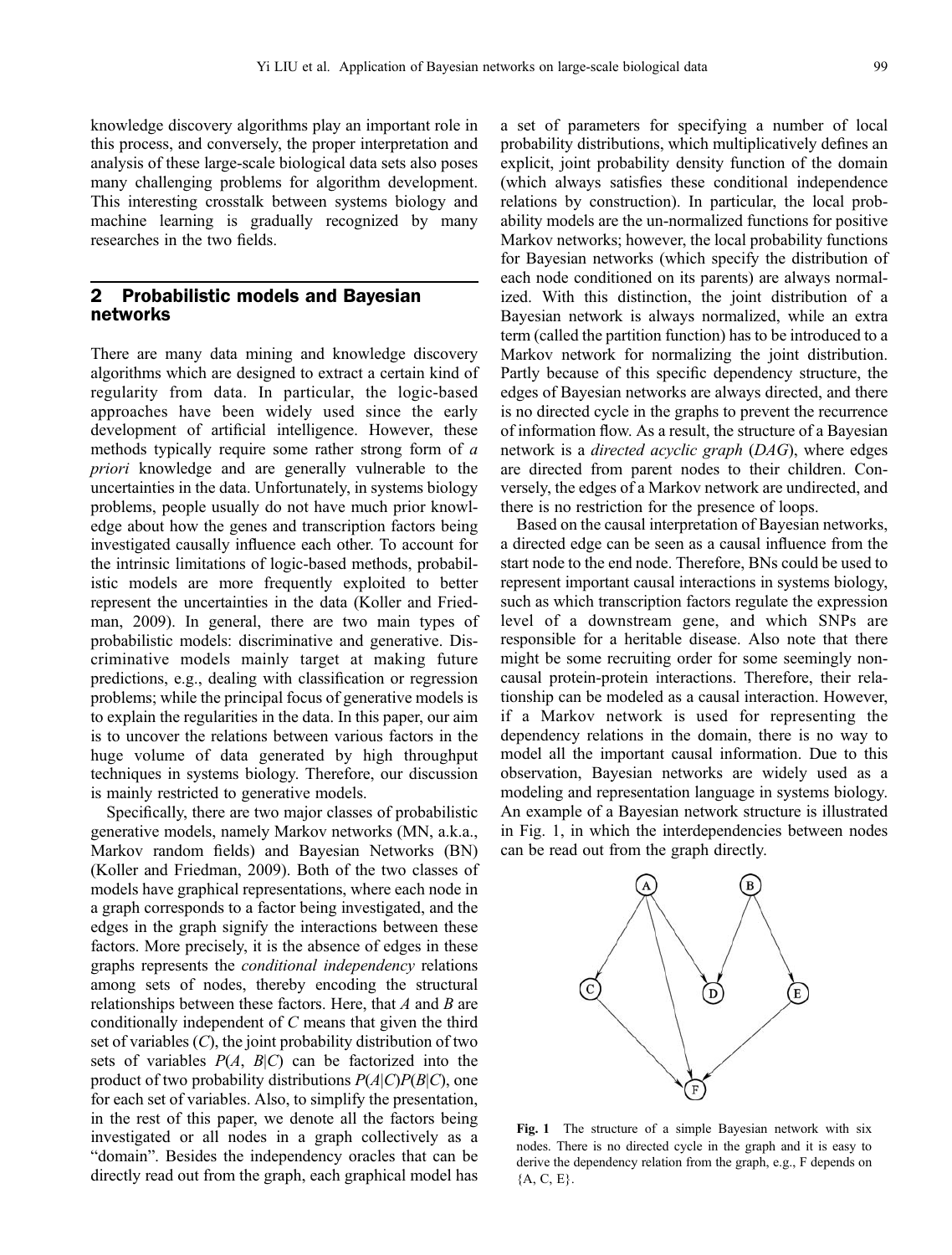# 3 Learning of Bayesian network structures

As we have discussed above, to define a Bayesian network, one has to specify a directed acyclic graph as well as the local probability distribution of each node conditioned on its parents. When this is done, the BN fully determines the joint probability distribution over all the variables in the domain. As a result, we can answer various probabilistic queries (probabilistic inference) about the domain by conditioning and marginalizing some sets of variables [\(Koller and Friedman, 2009\)](#page-6-0). To do this, we do not need to first write down the joint distribution explicitly and then perform the computations. In fact, the conditional independence properties of the distribution as implied by the graph can be exploited to make the computation much faster. We will not go through the details of such BN inference algorithms here, but only briefly mention a few well-known ones: (1) Belief propagation, which is a message passing algorithm for performing exact inference when the skeleton (not considering the direction of edges) of a BN is a "polytree", and for performing approximate inference when the skeleton of a BN contains loops [\(Pearl,](#page-6-0) [1988\)](#page-6-0). (2) The junction tree algorithm, which can be used to perform exact inference for arbitrary BNs [\(Lauritzen and](#page-6-0) [Spiegelhalter, 1988](#page-6-0)). However, the computational complexity can be exponentially high if the diameter of a junction tree is large. (3) The Gibbs sampling based inference algorithm, which can be employed to trade off between the inference accuracy and the computational complexity by sampling an appropriate number of particles [\(Geman and Geman, 1984\)](#page-6-0).

When we have a well-defined BN at hand, these BN inference algorithms can be used to quantify the probabilities of various events of interest. However, this is not of uttermost importance in systems biology investigation since there are still a large number of unknown questions in both the qualitative and the structural aspects. The quantitative modeling of the system will make sense only if these unknown structural relationships and dependencies are well resolved. In fact, when the structure of a BN is known, the parameters of the local conditional probability distributions (CPDs) for each family (a node and its parents) can be computed by simply counting the number of data items in different configurations [\(Heckerman, 1999](#page-6-0)). As a result, the most important thing in applying BNs to systems biology is to infer the BN structure from data. With this information, we can not only answer many qualitative questions, but also lay the foundation for further quantitative reasoning.

Briefly, the algorithms for the structural learning of BNs can be divided into three major classes: constraints-based, scoring-based and hybrid learning algorithms. In the following sections, we are going to discuss various issues about these algorithms.

#### 3.1 Constraints-based learning algorithms

Since a BN encodes a number of conditional independence relations (by the d-separation criterion), constraints-based learning algorithms try to recover the BN structure by performing a number of conditional independence tests on the training data. Theoretically, this reverse engineering process is largely based on the faithfulness assumption ([Koller and Friedman, 2009\)](#page-6-0), which states that if and only if the conditional independence relations implied by the true BN are satisfied by the training data.

The most prominent examples of constraints-based learning algorithms are the Inductive Causation (IC) algorithm [\(Pearl and Verma, 1991\)](#page-6-0), PC (named by its inventors P. Spirtes and C. Glymour) algorithm and variants of the PC algorithm ([Spirtes et al., 2001](#page-6-0)). Briefly, these algorithms iteratively remove an edge from an initially fully connected undirected graph if a conditioning set is found to make a pair of nodes conditionally independent. The output of this learning stage is the BN skeletion, i.e., the undirected graph formed by removing the arrows of the directed edges in a BN. In the second step, the results of these conditioning tests can be used again to determine the directions of these edges. The advantage of PC algorithm over IC algorithm is at the reduced number of statistical tests by organizing their ordering properly.

Although the PC algorithm is proved to be consistent in the asymptotical sense, they are not very appropriate for the structural learning of BNs from biological data. This is because real world biological data-sets are often very noisy, and the conditional independence tests do not always yield the correct answer based on limited training data. As a result, some redundant edges might appear in the DAG while some true edges might be missing. Furthermore, the directions of some edges could be wrong.

Two classes of approaches have been proposed to improve the performance of PC algorithm. The first one is to further reduce the number of statistical tests in learning the BN structure. In a recent work, a divide and conquer algorithm is proposed to learn BNs based on recursive vertex set decomposition [\(Xie and Geng, 2008\)](#page-6-0).

The second class of algorithms improves the accuracy of the PC algorithm by first learning the skeleton of the BN, which is essentially an intermediate result of the PC/IC and the recursive decomposition algorithm. Then, the undirected skeletal graph can be used to constrain the search space of the scoring-based BN-structural learning algorithms ([Tsamardinos et al., 2006\)](#page-6-0). The technical details of these hybrid approaches will be presented shortly after introducing the scoring based methods.

#### 3.2 Scoring Bayesian network structures

One of the major problems with statistical tests is that the results are typically "yes" or "no". However, real-world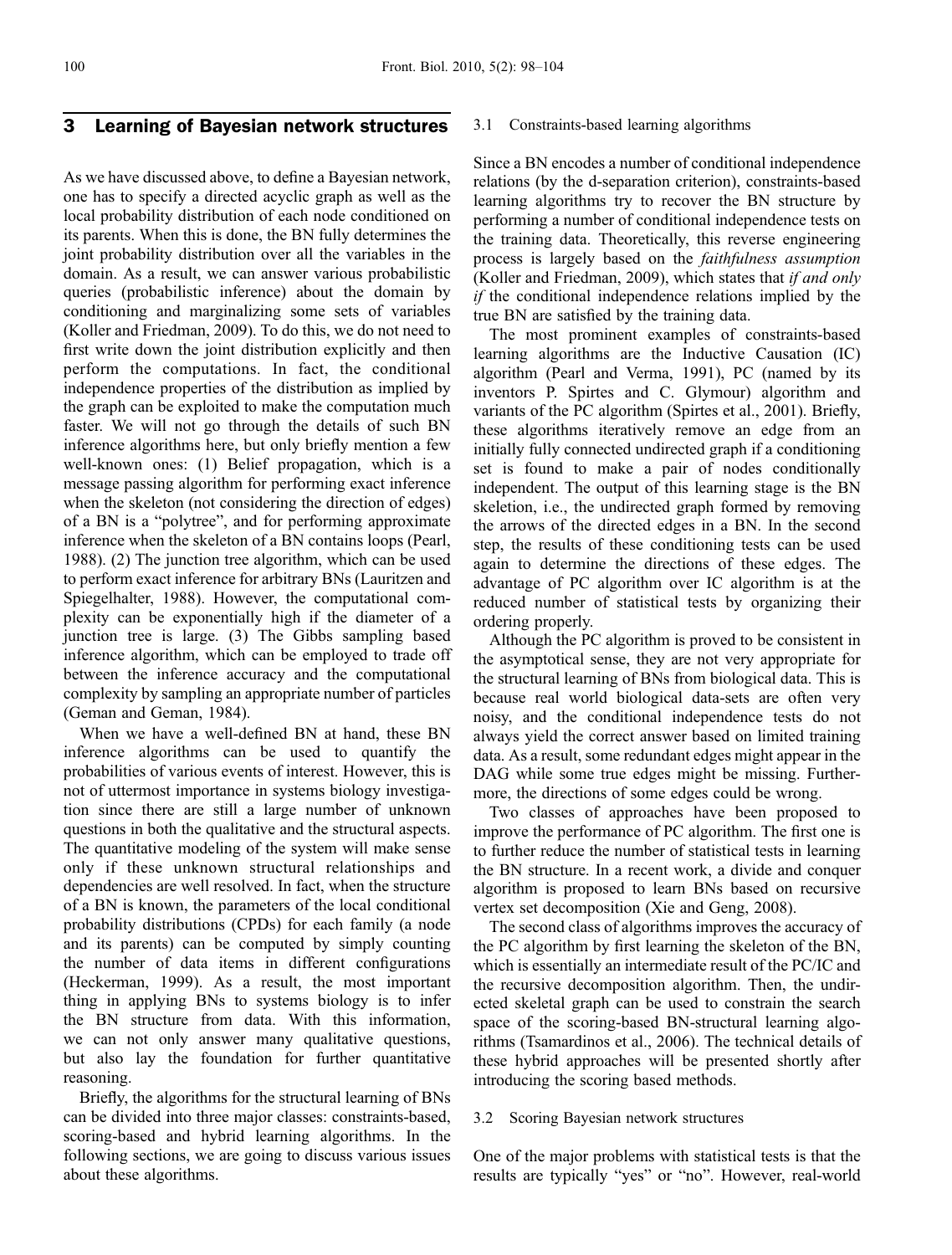data sets are often noisy and having a limited number of cases, in which many statistical tests have no definitive answer. This problem could be more severe in the structural learning of BNs since the power of statistical tests could be further reduced in the context of multiple tests. A better way to handle the ambiguity with limited data is to compare many plausible BNs and find the one that best fit the data. This idea motivates the development of scoring-based BN learning algorithms [\(Heckerman](#page-6-0) [et al., 1995\)](#page-6-0). Unfortunately, it can be shown that for any dataset, regardless of the direction of edges, fully connected BNs have the best fitness with any training data. This is an example of a general problem with many machine learning algorithms: overfitting. Briefly, this phenomenon occurs because the model (BN) not only captures the regularities in the underlying probability distribution, but also many nuisance factors in this particular dataset. The latter part deteriorates the generalization performance of the model (BN) on other datasets which are sampled from the same distribution. As a result, it is desirable to build a model with the best tradeoff in its fitness to training data and relative low complexity. Ideally, one can obtain the best BN by first enumerating all plausible DAGs, learning the parameters of each DAG and then testing their generalization performance using a crossvalidation procedure. However, it can be shown that the number of DAGs is super-exponential to the cardinality of the variable set. Thus, this naïve brute-force approach is not technically feasible. To design a tractable approach using the same line of thinking, one has to solve two problems: (1) How to evaluate the goodness of a BN (i.e., its generalization performance) efficiently? and (2) How to search for the best DAG efficiently? We will address the two questions in the following paragraphs.

Now we discuss the solution to the first question. Briefly, the goodness of a BN-structure can be defined as its fitness to the training data minus the model complexity. The first term is defined as the log likelihood of the data given the maximum likelihood estimation (MSE) of the parameters in a BN (which parameterize the local conditional probability distributions (CPDs) for each node), while the complexity is signified by the number of parameters which fully specify the model ([Heckerman, 1999](#page-6-0)). There are basically three ways to connect the two terms in order to define a sound scoring function, the Akaike Information Criterion (AIC) ([Akaike, 1974\)](#page-6-0), the Bayesian Information Criterion (BIC) ([Schwarz, 1978\)](#page-6-0) and the minimum description length (MDL) principle [\(Grünwald, 2007](#page-6-0)). It can be proven that if some particular data coding scheme is used by the MDL principle, it is equivalent to the BIC criterion.

Note that both of the BIC/MDL scoring functions are only consistent in the asymptotical sense, i.e., when there is infinite number of training data. Consequently, these scoring functions are not precise in practical scenarios where the number of training data is limited. In this case,

using the Bayesian*'*s formula to derive an exact scoring criterion is better than the approximate scoring functions above ([Heckerman et al., 1995](#page-6-0)). In fact, the Bayesian scoring approach has close-form solutions for discrete ([Heckerman et al., 1995\)](#page-6-0) and linear-Gaussian BNs ([Geiger](#page-6-0) [and Heckerman, 1995](#page-6-0)) when some extra assumptions are made. Thus, the high computational complexity with this approach can be fully avoided.

### 3.3 Bayesian network learning algorithms based on scoring functions

When the scoring function is specified, the task of learning the BN structure is reduced to the problem of finding an optimal Directed Acyclic Graph which maximizes the function. However, the number of BNs is superexponential to the number of variables in the domain. So naïve exhaustive search is only applicable to only a few variables. In practice, there are two ways to get around this problem. The first approach is to employ heuristic search techniques to find a close to optimal solution without traversing a huge number of DAGs [\(Heckerman et al.,](#page-6-0) [1995](#page-6-0)). Here, TABU strategy can be used in the greedy ascend search [\(Cvijovic and Klinowski, 1995\)](#page-6-0) to partially alleviate the local optima problem.

Some properties of the scoring function and local search can be used to speed up the BN structural learning process. Common BN scoring functions, such as the AIC, BIC/ MDL, Bayesian or the BDe metric, can be decomposed into terms that only involve one node and its parents (family). As a result, it can be shown that for each insertion/deletion/edge reversal operation, the total score of the DAG can be computed conveniently by only updating the local score of one or two families. Moreover, it can be shown that a simply caching technique can be used to make further speeding up since most score changes keep invariant after a graph operation ([Friedman, 1997\)](#page-6-0).

The above heurist search methods have been very successful in the structural learning of BNs, but there is no warrantee as to the precision of the learning results. In recent years, it has been shown that exact BN structural learning is even possible for medium-sized datasets, such as 25 numbers of variables. This intriguing theoretical advance, again, arises from the fact that the BN scoring function is decomposable. Briefly, exact BN learning methods exploit this particular structural property of scoring functions to design efficient dynamic programming algorithms in order to avoid unnecessary and/or repeated computations. In a recent work, it has been shown that the exact maximal scoring network can be constructed in a relatively simple manner ([Silander and Myllymäki,](#page-6-0) [2006](#page-6-0)).

There is, however, another class of exact BN structural learning algorithm which is able to generate more robust learning results [\(Koivisto and Sood, 2004; Koivisto,](#page-6-0) [2006](#page-6-0)). The basic idea is different from traditional BN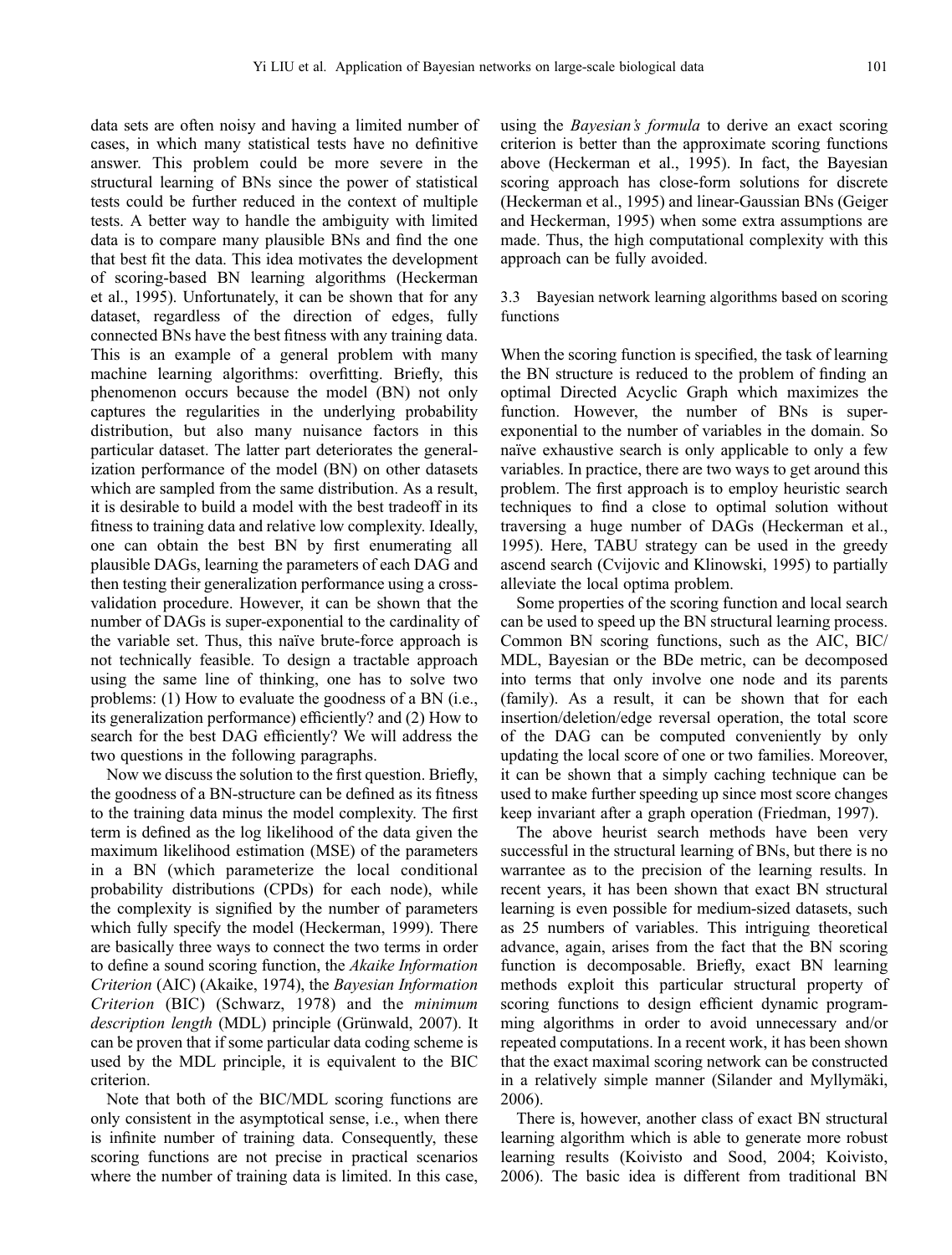structural learning algorithms which are formulated as model selection problems, i.e., to search for the best scoring DAG. In this new class of algorithms, the structural learning task is formulated as a Bayesian model averaging problem, i.e., computing the probability of the presence of each edge in a BN by averaging over all possible BN structures. This is also achieved by using a (more complicated) dynamic programming algorithm [\(Koivisto](#page-6-0) [and Sood, 2004; Koivisto, 2006](#page-6-0)).

To make BN structural learning scalable to large datasets, some individual algorithmic steps can be sped up further. First, to compute the AIC, BIC/MDL, Bayesian or the BDe metric, it is necessary to count the number of data instances for different configurations of each node's family. This is the major computational burden for learning small or medium-sized networks. To address this problem, a particular data structure, namely the "ADtree" has been proposed to speed up this process [\(Moore and Lee, 1998](#page-6-0)).

When the number of variables is large, the acyclicity checking for each graph operation will dominate the computational time of heuristic search based BN structural learning. This problem can be mitigated based on the observation that only a local change takes place after each graph operation, so that we need not check the validity of a BN from scratch at each time, but could leverage on previous results. An efficient algorithm for check the acyclicity of a graph has been proposed based on this observation ([Giudici and Castelo, 2003](#page-6-0)).

### 3.4 Hybrid Bayesian network learning algorithms

Although we have introduced many techniques for speeding up the scoring-based methods for learning BN structures, there are still a lot of problems to be solved when we confront a large number of domain variables. First, heurist search techniques are prone to get trapped into poor local minima if a large number of local steps are needed to traverse between different DAG configurations. Second, the algorithm has to evaluate more graph operations before deciding the next move. The increased number of graph operation and local score evaluation per operation has severely limited the scalability of scoring based BN-structure search. To this end, hybrid learning algorithms [\(Tsamardinos et al., 2006\)](#page-6-0) have been proposed to speed up this process by eliminating the search space using constraint-based learning techniques first.

Specifically, in the first stage of hybrid learning algorithm, we learn an undirected skeleton of a BN or a superset of the undirected edges. Then, in the second stage, we perform the scoring based BN structure learning, but restrict the scope of heuristic search to be within the undirected skeleton learnt in the first stage. In this way, the number of valid graph operation at each local search step is greatly reduced, which not only speed up the learning process, but also prevent the search from entering incorrect spaces.

In fact, as we have discussed above, the first step of the IC/PC/recursive decomposition algorithm is to learn the undirected edges (skeleton) of the BN, i.e., the parents/ children set of each node. Therefore, it suffices to use the intermediate result of these algorithms in the first stage of hybrid learning. However, the constraints-based learning algorithms are not good at deciding the direction of edges and the identified BN skeleton may contain a few false positive edges. Nevertheless, the scoring-guided structure search algorithms are able to address these problems well at the second stage. As a result, if properly designed, the hybrid learning algorithms can achieve high accuracy with relative small time cost.

In this class of methods, the MMHC algorithm ([Tsamardinos et al., 2006\)](#page-6-0) proposes a new max-min search heuristic, which allows the relevant variables entering the parent/children set more quickly than the PC algorithm.

Similarly, the PCMB algorithm ([Peña et al., 2007](#page-6-0)) also exploits the max-min heuristic and extends the PC sets learning to the Markov blankets (the minimum set of variables which are able to separate the dependency between a node and the rest of nodes in a BN) learning. This work also studies the case where the faithfulness assumption is not satisfied. In a recent work [\(Fu and](#page-6-0) [Desmarais, 2008\)](#page-6-0), the authors show that the breadth-first search strategy used in the PC algorithm is more effective than the max-min strategy on some datasets. Unfortunately, the Markov Blanket discovery algorithm described in their paper is not fully correct.

Note that the basic idea of hybrid learning approach allows the incorporation of general feature selection methods in the structural discovery of BNs. For example, the LARS/Lasso algorithm [\(Efron et al., 2004\)](#page-6-0) can be used to narrow down the number of edges in the candidate set for real-valued data. As a direction for future work, it is interesting to establish the connection between current statistical tests based Markov blanket set discovery algorithms and related feature selection algorithms.

#### 3.5 Deriving causal knowledge from BN structures

There are two types of interactions in systems biology, non-causal and causal. Examples of the first class includes undirected influences such as protein-protein interactions in a complex, while the second class covers nearly all regulatory relations, e.g., the activity of one molecule influences or decides the activity of the second one. Due to the importance of resolving the ambiguities of the directionalities of causal relations in forming biological hypothesis, BNs have been widely used for knowledge discovery on systems biology datasets. However, cares must be taken in making causal explanations as there are many subtle issues involved. In this paper, we will not address this issue in great depth, but just mention a few important points briefly.

Note that different BNs in an equivalence class encode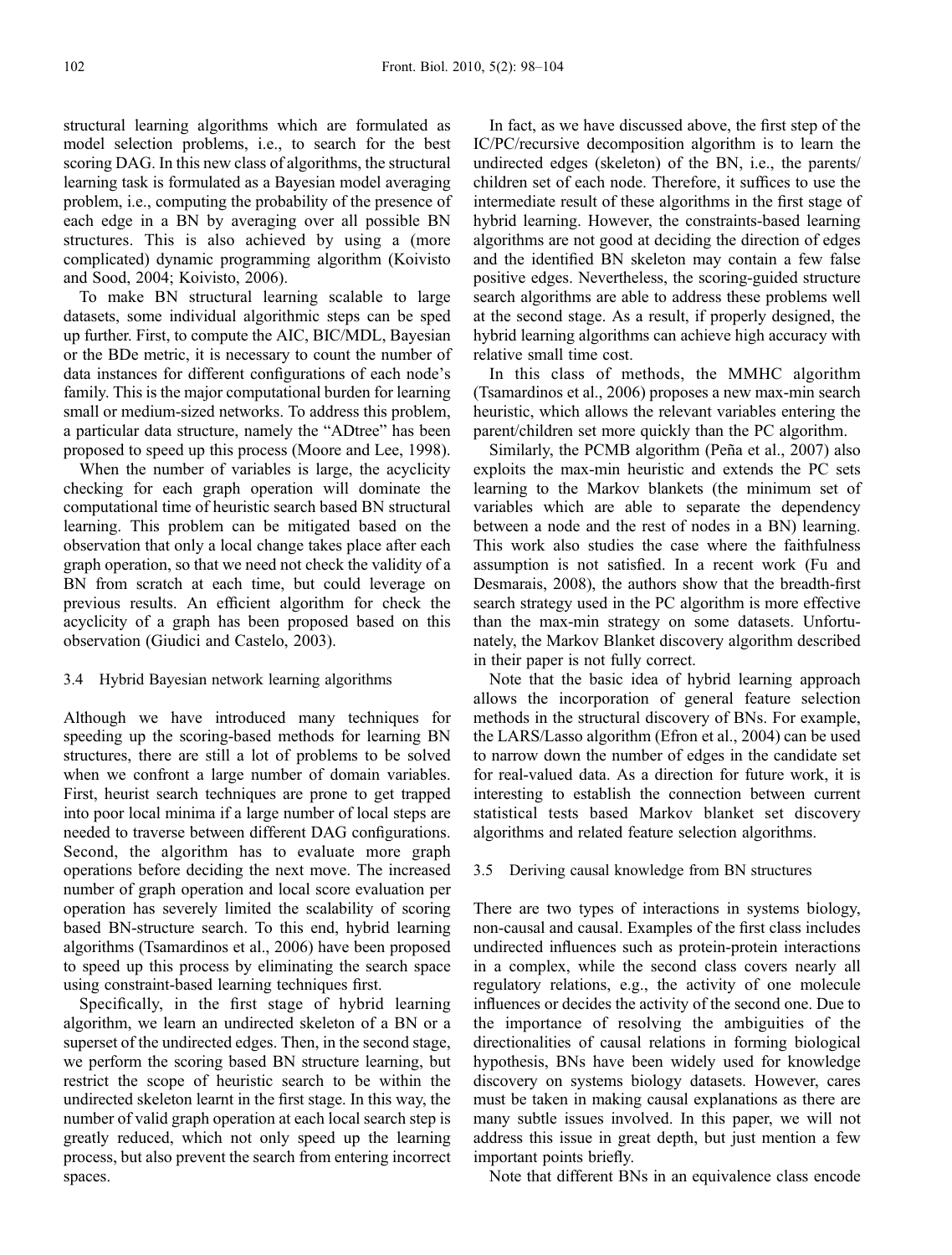the same set of conditional independency semantics. As a result, we could not distinguish them in light of the training data without making any a priori assumption ([Verma and](#page-6-0) [Pearl, 1991](#page-6-0)). Indeed, it can be shown that these BNs have the same set of skeletons, i.e., they are fully identical regardless of the directions of edges. However, when our concern is about causality, there will be ambiguities in deciding the direction of some of the edges. In fact, if we define compelled edges to be the ones whose directions are fixed for all the BNs in an equivalence class, and vice versa for non-compelled edges, we can only extract causal information from compelled ones while deferring those non-compelled edges to an interventional study to resolve their causality ambiguity [\(Chickering, 1995\)](#page-6-0).

Things could be better when we have some *a priori* knowledge about the domain. If such knowledge is consistent with that of the compelled edges and it resolves the directionalities of some of the non-compelled edges, we can extract more causal information from a BN structure. That is, the restriction on the directionality of some non-compelled edges can be propagated on the BN structure so that the directions of other non-compelled edges are also fixed. Such causal inferences can be performed automatically using a set of propagation rules [\(Meek, 1995](#page-6-0)).

#### 3.6 Biological data suitable for Bayesian network analysis

Because BN analysis is essentially to infer conditional dependency and independency of various events, the more incidences obtained for the events, the more accurate the inference will be. Especially when background noise in the dataset is large, such as for nearly all biological datasets, the number of data points or incidences needed for inference will be even larger. This was, in fact, the major limitation of its application in the previously commonly used microarray gene expression analyses, where there are a large number of variables (genes) and often very limited number of measurements (incidences). However, with recent development of next-generation deep sequencing technology, the number of data points measured might not be a limiting factor. For example, in ChIP-seq experiments, the scenario is exactly the opposite, where the number of variables is small (related TF or chromatin modifications), but the number of measurements is large ( *>* 15 000 genes or other features measured at a genome-wide level). Thus ChIP-seq experiments provide an ideal study case to infer causal relationships between TFs, chromatin modifications and gene expressions by BN [\(Yu et al., 2008; van Steensel](#page-6-0) [et al., 2010](#page-6-0)). Using such a model, we have inferred that among 20 different histone methylations, only trimethylation on lysine 4 of histone H3 (H3K4me3) and trimethylation on lysine 27 residue of histone H3 (H3K27me3) are directly causal to Pol II binding to gene promoters, and to downstream gene expressions (Fig. 2a). We also found that H4K20me3, which is known to be a

mark induced by DNA repair, at the promoter regions can promote the conversion of H3K27me3 mark to H3K9me3 (Fig. 2b). H3K27me3 is a reversible transcription repression mark most commonly found in normal stem cells, whereas H3K9me3 is a rather irreversible heterochromatin mark more enriched in cancer stem cells. Therefore, such causal relationship inferred implicates a role of DNA repair in the conversion of normal stem cell epigenetic signature to cancer stem cell signature [\(Yu et al., 2008](#page-6-0)).



Fig. 2 Causal relationship inference by Bayesian network analysis using ChIP-seq data. A: Promoter H3K4me3 is inferred to stimulate Pol II binding, which in turn activates downstream gene expression, whereas H3K27me3 is repressive to both Pol II binding and gene expression. Arrows indicate activation and barbed lines indicate repression. B: DNA-repair induced H4K20me3 mark is inferred to help converting the promoter H3K27me3 mark (a normal stem cell enriched epigenetic signature) to H3K9me3 mark (a cancer stem cell enriched epigenetic signature).

Another advantage of deep-sequencing is that, similar to SAGE, the intensity measurements are digital and more comparable between different laboratories. Therefore, even for RNA-seq experiments measuring gene expression changes, given the data generated by many laboratories in the world, data might be accumulated fast enough for reliable BN analysis. In the meantime, the development of better variable selection algorithms and knowledge-based constrained BN inference algorithms will help to reduce the number of variables and the number of conditional dependencies to be learned and ultimately making the genome-wide reconstruction of causal relationships a practical possibility.

#### 4 Conclusions

In this paper, we have introduced the important role of a special class of probabilistic model, namely Bayesian networks, in discovering causal knowledge from largescale systems biology data sets. Specifically, we reviewed state-of-the-art techniques for learning BN structures from data, including constraints-based, scoring-guided heuristic search and hybrid learning algorithms, with an emphasis on the basic idea and practical issues. Moreover, we also discussed many useful techniques and tricks for scaling up